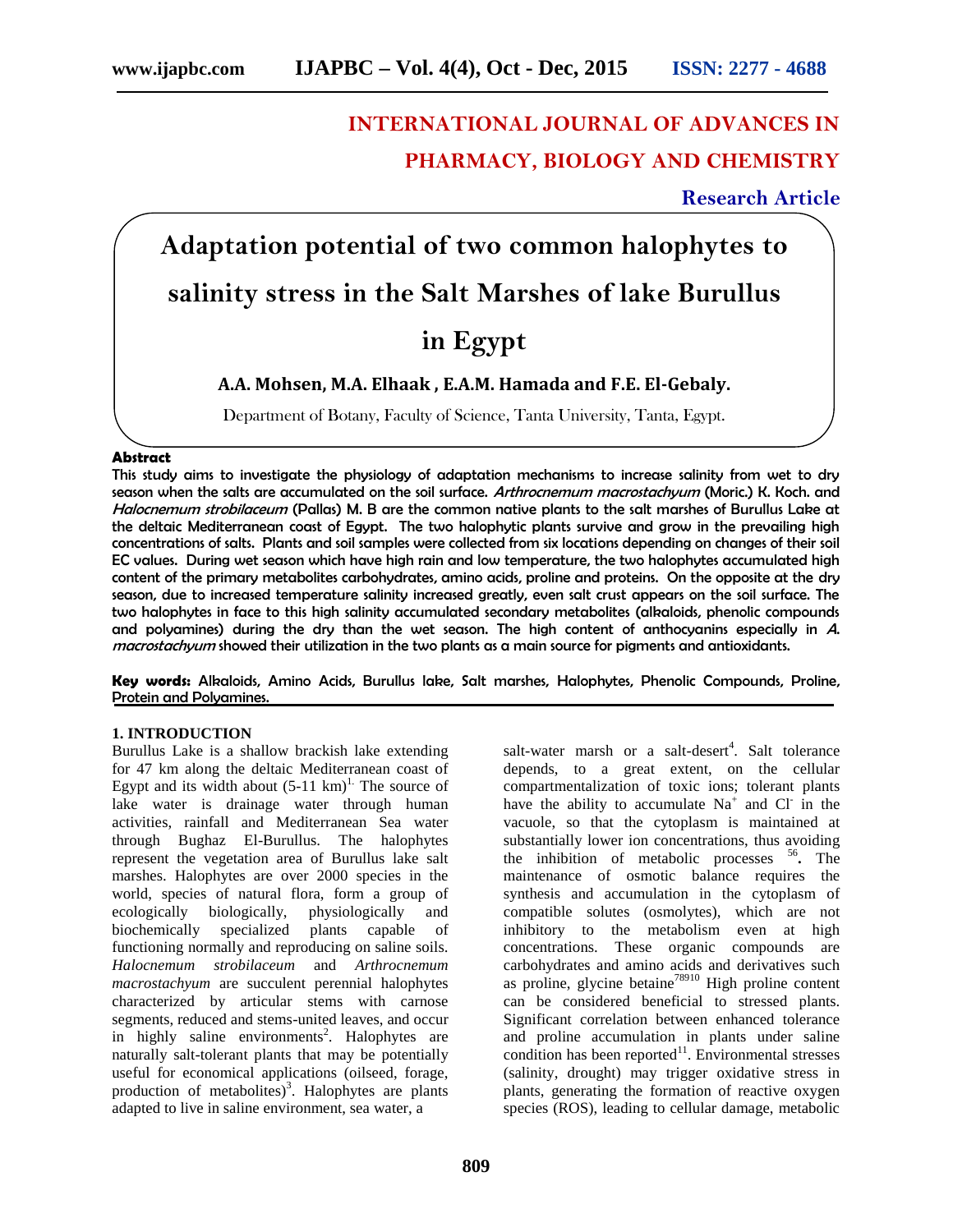disorders, and senescence processes  $^{12,13}$ . Some antioxidant compounds are extracted from easy sources, such as agricultural and horticultural crops, or medicinal plants. Among them, halophytes are naturally salt-tolerant plants that may be potentially useful for economical applications as new sources of natural antioxidants in dietary  $food<sup>14</sup>$ . A close correlation between the antioxidant capacity and NaCl tolerance has been demonstrated in numerous crops, such as pea, cotton, rice<sup>15,16,17</sup>. Plant organs produce a wide variety of secondary metabolites (such as alkaloids, phenolic compounds and polyamines) which may play numerous biological  $\arctivities$ <sup>18</sup>. Salinity stress affects the total alkaloids and phenolic compounds content in the plant. Salinity induces disturbance of the metabolic processes leading to an increase in secondary metabolites $19,20,21$ . These metabolites have an osmoregulatory role and considered as an adaptation mechanism to the imposed stress $22$ . Phenolic compounds exhibit a wide spectrum of biological activities such as anti-allergic, anti-artherogenic, anti-inflammatory, anti-microbial, anti-thrombotic, cardio-protective and vasodilatory effects<sup>23,24</sup>. Polyamines, putrescine, spermidine, spermine, and cadaverine are low molecular weight organic polycations displaying a high biological activity. polyamines, both in the free and soluble conjugated forms, were suggested to have an important protective role against stresses such as cold, wilting, pollution, osmotic, salt, drought, heat, chilling and oxidation stresses $^{25,26}$ .

## **2. MATERIALS AND METHODS**

#### **2.1 Plant material**

*Arthrocnemum macrostachyum* (Moric.) K. Koch. and *Halocnemum strobilaceum* (pallas) M. B. represent the main vegetation of salt marshes of Burullus Lake of Egypt. The two plant species were collected during 2009 in winter (February), spring (May), summer (August) and autumn (November) from the following locations along the costal international road and they are at;

1- El hanfe village, 2- Mostroa village, 3- Godaa village,4- El maksaba village, 5- Emad village 6- Borg el Burullus village

The locations were arrangement in accordance with the increase in their salinity. The two plants samples were thoroughly washed with tap water followed by distilled water and then dried in an oven at 60ºC for constant weight. The dried materials were powdered using an electric mill.

#### **2.2 Soil analysis**

Soil samples were taken within and away from the root systems of the two plants at depth (0-30cm) and their 1-5 soil solution electrical conductivity (EC) was measured using an electrical conductivity meter 27 .

#### **3. PLANT ANALYSIS**

#### **3.1- Estimation of carbohydrates**

Dry shoot (0.1g) was extracted for 24 hours with a borate buffer. The borate buffer supernatants were used for estimating soluble carbohydrates. The residue was used for estimating polysaccharides quantitatively using the modified method<sup>28</sup>.

#### **3.2 Estimation of total free amino acids**

Amino acid was determined from 0.1 g of the dried plant sample and the amino acid content was expressed as mg per g dry mass. Proline was determined in dry shoot samples and the proline content was expressed as mg proline per g dry  $mass<sup>30,31</sup>$ .

#### **3.4 Quantitative estimation of total soluble proteins**

The total soluble proteins content was estimated quantitatively in the borate buffer extract  $32$ . The protein content was calculated as mg/g dry mass using a prepared calibration curve by Bovine Serum Albumin protein.

#### **3.5 Estimation of total alkaloids and phenolic compounds**

Total alkaloids were measured quantitatively and expressed as mg/g dry mass of the plant samples  $33$ . Total phenolic content was estimated quantitatively and expressed as mg/g dry mass of the plant sample $3\overline{4}$ .

#### **3.7 Determination of polyamines**

Putrescine, spermidine and spermine, were extracted and the content (ppm) of each polyamine of *A*. *macrostachyum* and *H. strobilaceum* was determined in four locations during summer season only<sup>35</sup>.

#### **3.8 Statistical analysis**

The results were statistically analyzed using the two ways analysis of variance (ANOVA) to determine the F test, LSD at 0.05 level and the degree of significance for the obtained variations by different locations, different seasons and their interactions and the analysis was carried out by **SPSS statistical** package<sup>36</sup>.

#### **4. RESULTS**

#### **4.1 Soil analysis**

The characteristics of soil samples under and away from the two studied plant species (*Arthrocnemum macrostachyum* and *Halocnemum strobilaceum*) varied at the six locations 1, 2, 3, 4, 5 and 6 in the salt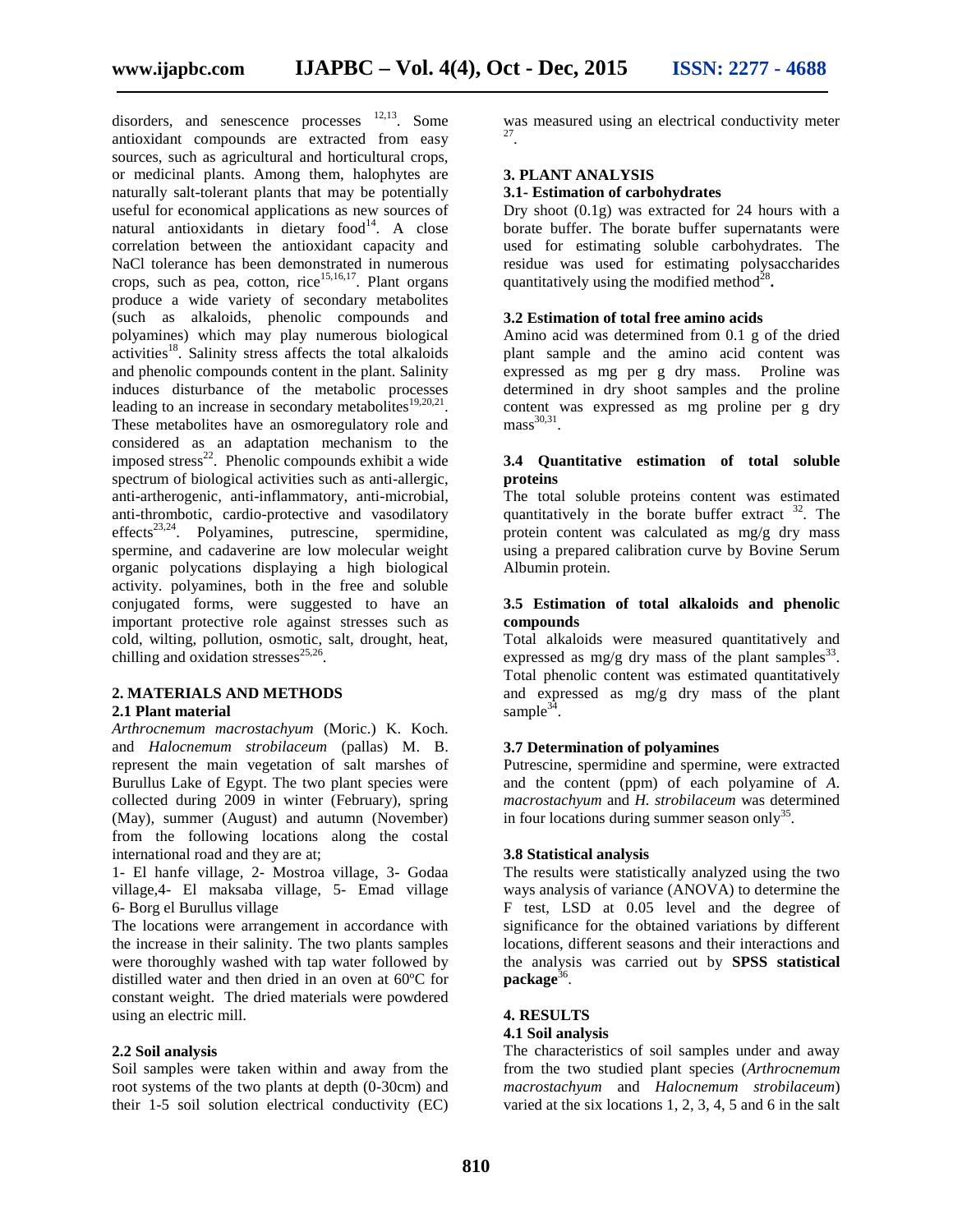marshes of Burullus Lake and during the four seasons (Table 1). The soil electrical conductivity (EC) show that the maximum mean  $(8.9 \text{ mS cm}^{-1})$  was in the summer season while the minimum one  $(3.9 \text{ mS cm}^{-1})$  was in the spring season. The mean values of EC in the soil away from the plants were higher than under the two studied plant species in most location and during winter and spring seasons. Also, the soil EC under *Halocnemum strobilaceum* was greater than under *Arthrocnemum macrostachyum* at all season especially at winter when soil EC under the later plant was double under the former plant. The highest EC values were recorded in location 6 during all seasons in the soil under and away from plants while the lowest one was in location 1.

#### **4.2 Carbohydrates content**

A- The direct reducing value (DRV)

Table 2 showed that the DRV of *A. macrostachyum* and *H. strobilaceum* shoot were remarkably varied in response to the effect of salinity of the different locations during all seasons. *A. macrostachyum* the highest value was 80 mg  $g^{-1}$  d.m. at location 6 in the winter season, while the lowest value was  $26$  mg  $g^{-1}$ d.m. at location 2 in summer season. *H. strobilaceum* acquired greater DRV sugars during most seasons compared to *A. macrostachyum*, the highest value was 99 mg  $g^{-1}$  d.m. at location 5 in the spring season, while the lowest value was 25 mg  $g^{-1}$  d.m. at location 3 in winter season.

The highest value of sucrose content in *A.*  $macrostachyum$  was 38.6 mg  $g^{-1}$  d.m. at location 6 in the spring season, while the lowest value was 4.80 mg g-1 d.m. at location 3 in winter season in *A. macrostachyum*. In *H. strobilaceum* the highest value was  $40.0mg \text{ g}^{-1}$  d.m. at location 3 in the spring season, while the lowest value was  $3.6 \text{ mg g}^{-1}$  d.m. at location 2 in winter season.

The highest value of starch content in *A.*  $macrostack{vum}$  was 2.71 mg  $g^{-1}$  d.m. at location 3 in the spring season, while the lowest value was 1.12 mg g-1 d.m. at location 6 in summer season in *A. macrostachyum*. Starch content was remarkable greater in *H. strobilaceum* than in *A. macrostachyum*. The highest starch content in *H. strobilaceum* was 31.1 mg  $g^{-1}$  d.m. at location 1 in the spring season, while the lowest one was 11.3 mg  $g^{-1}$  d.m. at location 6 in summer season.

The order of variation of the three carbohydrate components was  $DRV >$  sucrose  $>$  starch showing low storage of carbohydrate in the two plants although there is a marked content of starch in *H. strobilaceum* (Fig. 1). The highest contents of the three sugar components and in the two halophytic plants were at the active growing spring season when edaphic factors were suitable.

#### **4.3 Amino acids and protein content**

The results represented in table 3 showed that the content of both amino acids and proteins followed the same trend of variation by seasons. Amino acids content was greater than that of protein in both plants and during all seasons of study. Proline was greatly accumulated in the two plants at the wet season (winter). It is also high in them during the dry season. The highest value of proline content was 7.10 mg  $g^{-1}$ d.m. at location 6 in the winter season, while the lowest value was 0.1 mg  $g^{-1}$  d.m. at location 3 at summer season in *A. macrostachyum*. In *H. strobilaceum* the highest value was  $6.0 \text{ mg g}^{-1}$  d.m. at location 6 in the winter season, while the lowest value was 0.13 mg  $g^{-1}$  d.m. at location 2 in summer season.

The highest value of amino acids content was 146 mg  $g^{-1}$  d.m. at location 5 in the spring season, while the lowest value was 21 mg  $g^{-1}$  d.m. at location 2 during summer season in *A. macrostachyum*. In *H. strobilaceum* the highest value was  $174 \text{ mg g}^{-1}$  d.m. at the same location (5) and also in the spring season, while the lowest value was 50 mg  $g^{-1}$  d.m. at location 1 during summer season.

The highest value of total protein content in *A. macrostachyum* was 7.2 mg  $g^{-1}$  d.m. at location 3 in the winter season, while the lowest value was 1.45 mg  $g^{-1}$  d.m. at location 1 during spring season. Similarly, in *H. strobilaceum* highest value was 6.22 mg  $g^{-1}$  d.m. at location 6 in the spring season, while the lowest value was 1.19 mg  $g^{-1}$  d.m. at location 2 during winter season.

#### **4.4 Alkaloids and phenolic compounds content**

The mean of alkaloids content was greater than phenolic content in the two plants during all seasons except winter (Table 4). Also the trends of variation of both alkaloids content and phenolic compounds content were similar in the different seasons and in both plants with a maximum accumulation during the hot dry season (summer). The highest value of total alkaloids was  $93.0 \text{ mg g}^{-1}$  d.m. at location 6 during summer season, while the lowest value was 11.7 mg g -1 d.m. at location 5 during winter season in *A. macrostachyum*. In *H. strobilaceum* the highest value was  $99.4 \text{ mg g}^{-1}$  d.m. at location 6 during summer season, while the lowest value was 6.80 mg g<sup>-1</sup> d.m. at location 6 during winter season.

The highest value of total phenolic was 37.8  $\mu$ g g<sup>-1</sup> d.m. during summer season at location 5, while the lowest value was 3.7  $\mu$ g g<sup>-1</sup> d.m. at location 6 during spring season in *A. macrostachyum*. Also, in *H. strobilaceum* the highest value was 42.0  $\mu$ g g<sup>-1</sup> d.m. during summer season at location 6, while the lowest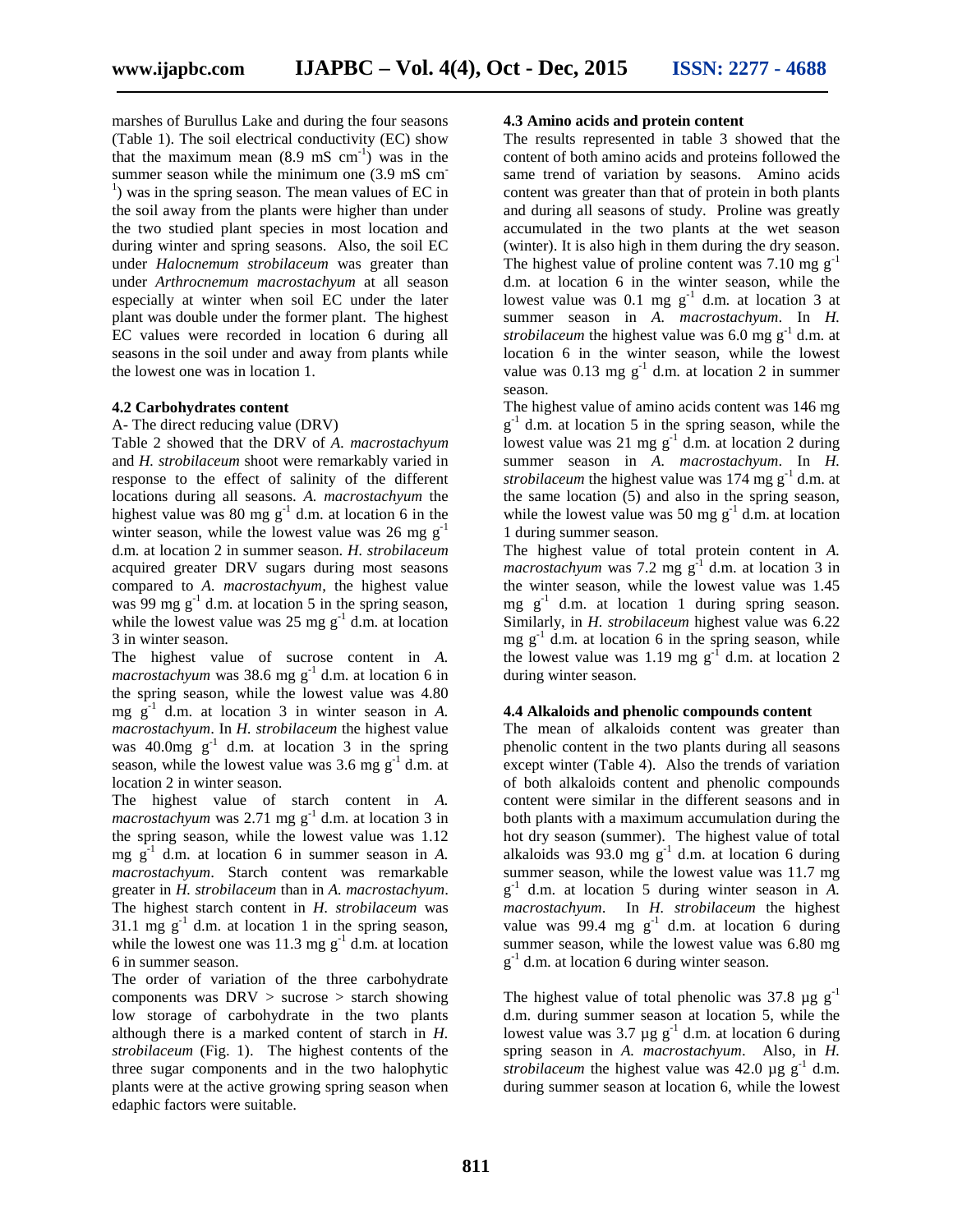value was 6.40  $\mu$ g g<sup>-1</sup> d.m. at location 3 during spring season.

#### **4.5 Polyamines content**

Table 5 showed that the maximum contents of putrescine, spermidine and spermine were 7.90, 10.98 and 4.24 ppm respectively in location 1 in *A. macrostachyum*. In *H. strobilaceum* the highest amounts of spermidine and spermine were 1.0 and 5.8 ppm respectively in location 6, while the highest amount of putrescine was 14.9 ppm in location 5.

#### **5. DISCUSSION**

The soil EC of the studied locations in the salt marshes of Burullus Lake was significantly increased in the summer season (dry season) due to the shortage of rain water which is required for leaching salts and decreases the soil salinity. On the opposite in winter and spring seasons (wet seasons) the rainfall led to a marked decrease of salinity. These results are in compatible with $37,38,39,40$ . The EC in the near soil was lower than the soil EC under *A. macrostachyum*. and *H. strobilaceum* plants because the two halophytic plants had the ability to accumulate salts in their tissues and their died parts release salts under the plants as also indicated by  $4^{1,42,43}$ . It was observed that some halophytes act as phytoremediating plants by eliminating the heavy metals from the  $\text{soi}^{144}$ . Also, phytoremediation could be differed by the halophytic plants as the soil EC under *H. strobilaceum* was greater than that under *A. macrostachyum* at all season especially at winter when soil EC under the later plant was double that under the former plant.

The reducing sugars of shoot were generally increased with high soil EC values in all seasons especially in plants of locations 5 and 6, and shoots accumulate reducing sugars than roots. There is a reduction in the soluble sugars during the dry season that might be a result of the general inhibition in the photosynthetic pigments (chlorophyll a and b) and due to its conversion into secondary metabolites**,** alkaloids and phenolic compounds.<sup>45,46</sup> Results indicated that the starch contents of *A. macrostachyum* and *H. strobilaceum* were low during the summer and autumn seasons (dry season) especially in location-5 and 6. Statistical analysis revealed that the starch content was negatively correlated with soil-EC values, proline, soluble carbohydrates, amino acids, alkaloids and phenolic compounds for both plants during most seasons<sup>48</sup>. This is due to the synthesis of starch was enhanced by the low salinity, but high salinity inhibited it. Also, starch can be converted to soluble sugars which play an important role in adjusting the osmotic potential of the cytoplasm; as concluded in some halophytic

plants<sup>52,53,54,44,55</sup>. The decrease in starch content and the increased level of sucrose of both plants with high salinity pointed out a shift in the balance of sucrose– starch metabolism. Under saline conditions, the accumulation of sucrose in plants was usually considered to be the result of inhibition in sucrose oxidation in relation to shoot growth or as osmotic adjustment 47,48. On the other hand, *H. strobilaceum* attained high starch content compared to that of *A. macrostachyum*. This may be regarded as another protectant substance against dry conditions and high temperature, though *H. strobilaceum* withstand more sever conditions than *A. macrostachyum* (field observations). Hydrophyllic compounds could replace water at the surface of proteins, complex and membranes, thus acting as  $\overline{\text{osmo-protectants}}^{49,50}$ . In addition to its function as an osmoregulator, proline may protect enzyme-proteins from ion inhibitory effect<sup>51</sup>. It also stabilizes cellular structures and functions as source of carbon and nitrogen for metabolism as well as a regulator of cytosolic pH that could protect plant tissues against osmotic stres $52,53$ . So proline accumulation in plants was stimulated by increasing EC value at different locations particularly at location-5 and 6 of most seasons for both plants. Proline protects the plants by scavenging reactive oxygen species (hydroxyl radicals and superoxide radical), so the proline play the role of antioxidant compounds in direct quenching of free radical reactions during winter and spring seasons <sup>54</sup>. Earlier studies revealed that the possible stimulation of total phenolics via the pentose phosphate pathway may be through steps involved in proline synthesis  $5<sup>5</sup>$ . Results indicated high values of proline and low values of phenolic compounds during winter season in *A. macrostachyum* and during spring season in *H. strobilaceum* the reverse was found in both plants during summer season. Data showed a remarkably high level of amino acids in location 5 and 6 in both plant species during most different seasons this can be attributed to the stimulation of synthesis and accumulation of amino acids with a rising in salinity for osmoregulation. These results are in agreement with Youssef  $(2009)^{56}$ . It was observed that alkaloids usually synthesized from amino acids in particular, lysine, tyrosine, and tryptophan where there was (De Luca,  $1993$ <sup>57.</sup> A clear relationship was between the free amino acids content and secondary metabolites which may be increased during dry season especially in summer season instead of amino acids (primary metabolites)48. So that the results indicated that the level of free amino acids was low in both plant species during summer and autumn (dry seasons) compared to the wet seasons (winter and spring). These results are in agreement with  $58$ . An accumulation of free amino acids with a decrease in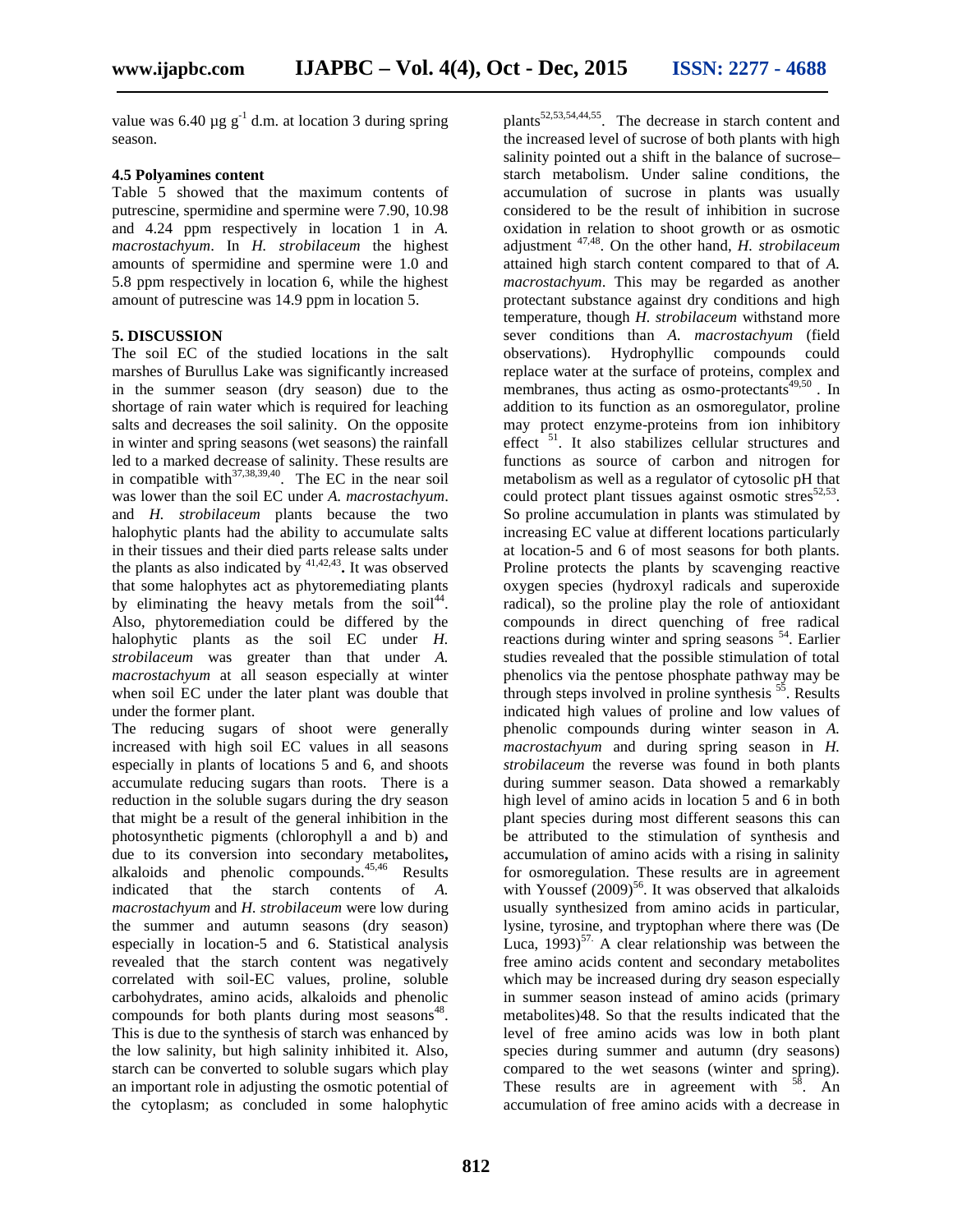protein of *Brassica napus* was detected during water stress <sup>59,60</sup>. This can be ascribed to enhanced protease activity, as an adaptive mechanism to stress tolerance <sup>61</sup>. Plants of *H. strobilaceum* accumulate high amount of free amino acids than *A. macrostachyum* during all seasons, on the other hand *A. macrostachyum* accumulate high amount of soluble protein content than *H. strobilaceum*, which showed different mechanisms between them in osmoregulation. The reduction in the soluble protein content under elevated saline conditions may be due to:

1- Stimulating protein hydrolysis by salinity  $62$  and

2- Shortage of nitrogen supply due to exposure to NaCl in which Cl- inhibits NO3- uptake <sup>63</sup>

3- Inhibition of some regulatory enzymes for the process of protein synthesis such as nitrate reductase 64

4- Reduced RNA content which is needed for protein synthesis <sup>65</sup>. The decrease in protein content during summer (dry) season may be due to conversion of many primary metabolites (carbohydrates and amino acids) into secondary metabolites (alkaloids and phenolics). Gómez-Galera et al. (2007)<sup>66</sup> stated that the phenylpropanoid pathway originates from phenylalanine and it is perhaps the most important biosynthetic pathway derived from any amino acid. The pathway is responsible for the synthesis of thousands secondary metabolites including lignins, salicylates, coumarins, hydroxycinnamic amides, flavonoid phytoalexins, pigments, UV light protectants, and antioxidants. These metabolites are often specific to a particular plant species.

The present results showed that the total alkaloids content of both plant species was generally increased by increasing salt concentration at different locations particularly location-5 and 6 during most seasons. However the alkaloids content recorded the highest values in summer and autumn (dry) seasons in comparison with winter and spring (wet) seasons for both plants, where plants used this mechanism (secondary metabolites) at more stressed time. These results are in accordance with <sup>67</sup>. The alkaloids have an osmoregulatory role and their increase was considered as an adaptation to the imposed salinity stress<sup>69</sup> reported that the increase in the alkaloids content as influenced by NaCl is a combination of an osmotic effect and a specific ion effect. The increase of alkaloids in response to salinity may be due to its role in the plant protection against the salt stress  $effects$ <sup>68</sup>.

Many authors reported that accumulation of the phenolic compounds in plants by NaCl stress leading to consider that secondary metabolites may play a role in the adaptation of halophytic species to this

constraint <sup>70</sup>. The present results indicated that both plants possessed high level of total phenolic compounds in the summer and autumn seasons (dry season) compared to the winter and spring seasons. The total phenolic compounds remarkably increased with salinity at different locations during different seasons, where locations-5 and 6 recorded the highest value during most seasons. The total phenolic compounds increased in the summer season on account of carbohydrates content which decreased in the same season. The phenolic compounds play an important physiological and ecological role, being involved in resistance to different types of stress  $7172$ . Plants have different adaptive mechanisms to reduce oxidative damage resulting from salt stress through a cascade of antioxidants which stopping the propagation of oxidative chain reactions. In this case, polyphenolic compounds such as phenolic acids, flavonoids, proanthocyanidins and anthocyanins play an important role in scavenging free radicals  $\frac{70}{2}$ .

The presence of large amounts of polyamines in the studied plant species was confirmed by  $^{73}$  who reported that cultivars accumulating large amounts of free polyamines, exhibit a higher tolerance to osmotic stress than other cultivars. Over expression of the arginine decarboxylase (ADC2) gene in *Arabidopsis* results in increased putrescine level and drought tolerance 74,75. Polyamine biosynthesis involves two alternative pathways starting from L-arginine  $\frac{70}{2}$ . Putrescine was considered as the first compound produced from the two pathways, so it acts as precursors for spermidine and spermine. They observed the following interesting fact: under high salinity, *A*. *macrostachyum* accumulated spermidine in spite of low concentrations of its precursors (putrescine), the content of putrescine increased only during low salinity; thereafter, the content of polyamines dropped sharply several assumptions could explain these results. It is naturally to suppose that, during primary response to salinity, *A*. *macrostachyum* synthesized actively putrescine which was later used as substrate for spermidine and spermine synthesis <sup>54</sup> or due to shortage in primary metabolites (amino acids) in summer season. In general, the polyamine contents of *A*. *macrostachyum* decreased at high levels of salinity 76,77 **.** The total polyamines content was low at locations 5 and 6 which are distinguished by high salinity. The decrease in polyamines may be due to their conversion into secondary metabolites such as nicotine or tropane alkaloids in Solanaceae or in their conjugation with hydroxycinnamic acids or with proteins, hemicellulose or lignin<sup>78</sup>.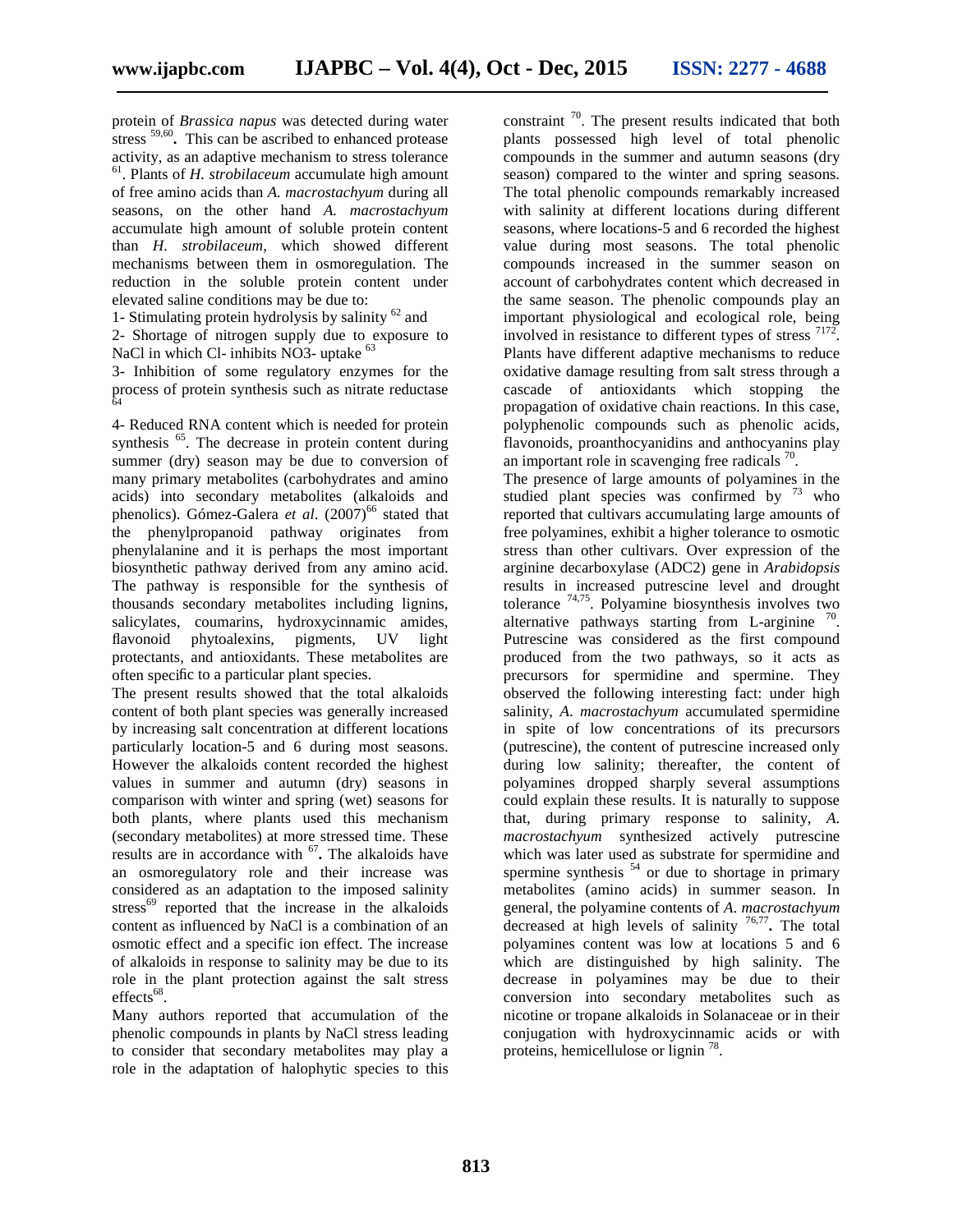|                |                         | Soil electrical conductivity |                 |                |  |  |  |  |
|----------------|-------------------------|------------------------------|-----------------|----------------|--|--|--|--|
| <b>Seasons</b> | Locations               | <b>Under</b>                 | Under           | Soil away from |  |  |  |  |
|                |                         | A. macrostachyum             | H. strobilaceum | plants         |  |  |  |  |
|                | 1                       | $0.2 \pm 0.1$                | $0.7 + 0.1$     | $0.30 + 0.2$   |  |  |  |  |
|                | $\overline{2}$          | $0.5 \pm 0.1$                | $1.1 \pm 0.2$   | $2.00 \pm 0.1$ |  |  |  |  |
|                | $\overline{\mathbf{3}}$ | $1.2 \pm 0.1$                | $5.5 \pm 0.2$   | $4.40 \pm 0.1$ |  |  |  |  |
| Winter         | $\overline{\mathbf{4}}$ | $2.1 \pm 0.2$                | $5.4 \pm 0.1$   | $6.90 \pm 0.1$ |  |  |  |  |
|                | 5                       | $3.4 \pm 0.2$                | $7.0 + 0.1$     | $11.2 \pm 0.1$ |  |  |  |  |
|                | 6                       | $5.4 \pm 0.2$                | $8.9 \pm 0.4$   | $13.5 \pm 0.1$ |  |  |  |  |
|                | Mean                    | 2.1                          | 4.7             | 6.4            |  |  |  |  |
|                | 1                       | $0.4 \pm 0.06$               | $1.7 \pm 0.1$   | $0.5 \pm 0.06$ |  |  |  |  |
|                | $\mathbf{2}$            | $1.6 \pm 0.06$               | $2.3 \pm 0.1$   | $1.70{\pm}0.1$ |  |  |  |  |
|                | $\overline{\mathbf{3}}$ | $2.2 \pm 0.06$               | $3.4 \pm 0.1$   | $3.4 \pm 0.06$ |  |  |  |  |
| <b>Spring</b>  | $\overline{\mathbf{4}}$ | $3.2 \pm 0.06$               | $3.8 + 0.1$     | $3.80 + 0.1$   |  |  |  |  |
|                | 5                       | $5.0 + 0.06$                 | $4.6 + 0.1$     | $5.80 \pm 0.1$ |  |  |  |  |
|                | 6                       | $9.6 \pm 0.10$               | $6.8 + 0.1$     | $11.0 \pm 0.2$ |  |  |  |  |
|                | Mean                    | 3.7                          | 3.8             | 4.4            |  |  |  |  |
|                | $\mathbf{1}$            | $1.97 \pm 0.1$               | $4.70 \pm 0.5$  | $2.00 \pm 0.3$ |  |  |  |  |
|                | $\overline{2}$          | $3.43 \pm 0.3$               | $4.90 \pm 0.4$  | $3.90 \pm 0.3$ |  |  |  |  |
|                | 3                       | $6.70 \pm 0.1$               | $6.10{\pm}0.4$  | $6.97 \pm 0.1$ |  |  |  |  |
| <b>Summer</b>  | $\overline{\mathbf{4}}$ | $6.90 \pm 0.1$               | $6.20 \pm 0.4$  | $7.13 \pm 0.1$ |  |  |  |  |
|                | 5                       | $8.10{\pm}0.2$               | $16.6 \pm 0.4$  | $14.1 \pm 0.3$ |  |  |  |  |
|                | 6                       | $17.9 \pm 0.4$               | $21.0 \pm 0.1$  | $21.4 \pm 0.3$ |  |  |  |  |
|                | Mean                    | 7.5                          | 9.9             | 8.7            |  |  |  |  |
|                | 1                       | $1.00 \pm 0.3$               | $2.00 \pm 0.3$  | $1.60 \pm 0.5$ |  |  |  |  |
|                | $\overline{2}$          | $2.80 \pm 0.3$               | $3.00 \pm 0.4$  | $3.10 \pm 0.4$ |  |  |  |  |
|                | $\overline{\mathbf{3}}$ | $5.00 \pm 0.4$               | $3.60 \pm 0.3$  | $5.70 \pm 0.3$ |  |  |  |  |
| <b>Autumn</b>  | $\overline{\mathbf{4}}$ | $5.60 \pm 0.4$               | $5.00 \pm 0.3$  | $6.60 \pm 0.4$ |  |  |  |  |
|                | 5                       | $7.10{\pm}0.5$               | $8.90 \pm 0.3$  | $8.60 \pm 0.5$ |  |  |  |  |
|                | 6                       | $13.8 \pm 0.5$               | $16.0 \pm 0.4$  | $17.0 \pm 0.7$ |  |  |  |  |
|                | Mean                    | 5.9                          | 6.4             | 6.4            |  |  |  |  |

#### **Table 1**

### **Electrical conductivity (EC) of soil under and away from** *Arthrocnemum macrostachyum* **and** *Halocnemum strobilaceum* **at different locations during different seasons in salt marshes of Burullus Lake.**

**Table 1. continue (Statistical analysis)**

| <b>Factors</b>           | P    | <b>LSD</b> | P    | <b>LSD</b> | P    | <b>LSD</b>     | P    | <b>LSD</b>     |
|--------------------------|------|------------|------|------------|------|----------------|------|----------------|
| <b>Season</b>            | 0.01 | 3.0        | 0.01 | 3.1        | 0.01 | 2.7            | 0.01 | 2.8            |
| Location                 | 0.01 | 2.0        | 0.01 | 5.2        | 0.01 | 2.0            | 0.01 | 5.0            |
| <b>Plants</b>            | 0.01 | ۰          | 0.01 | -          | 1.00 | $\blacksquare$ | 1.00 | $\blacksquare$ |
| <b>Season*</b> Location  | 0.01 | ۰          | 0.01 | -          | 0.01 | ۰              | 0.01 | $\blacksquare$ |
| Season* plants           | 0.01 | ۰          | 0.01 | -          | 1.00 | $\blacksquare$ | 1.00 | $\blacksquare$ |
| Location* plants         | 0.01 | ۰          | 0.01 |            | 1.00 | ۰              | 1.00 | $\blacksquare$ |
| Season* Location* plants | 0.01 | ۰          | 0.01 | -          | 1.00 | $\blacksquare$ | 1.00 | $\blacksquare$ |

# **814**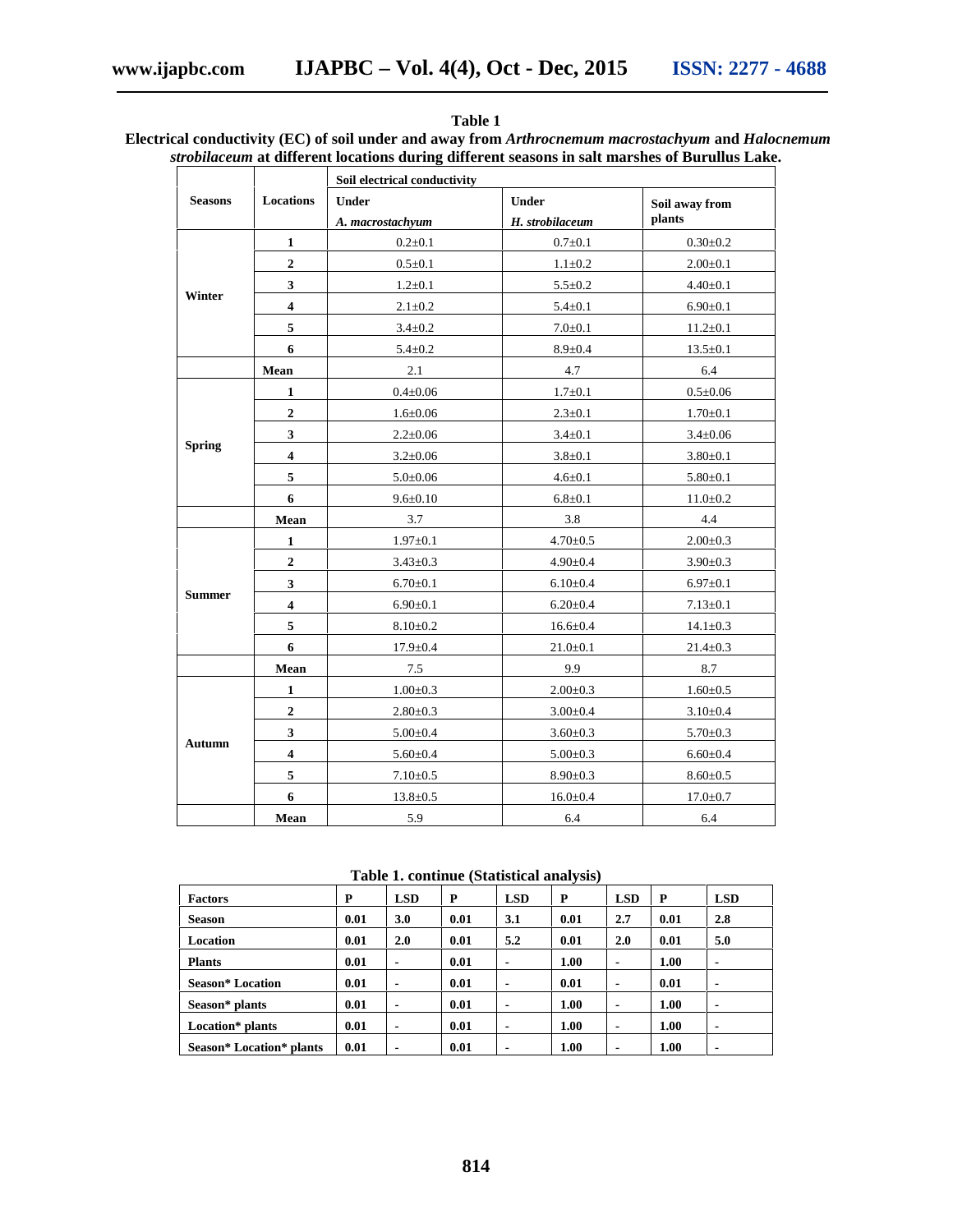|                | A. macrostachyum |        |               |        | H. strobilaceum |        |               |        |  |
|----------------|------------------|--------|---------------|--------|-----------------|--------|---------------|--------|--|
| location       | Winter           | Spring | <b>Summer</b> | Autumn | Winter          | Spring | <b>Summer</b> | Autumn |  |
|                | <b>DRV</b>       |        |               |        |                 |        |               |        |  |
| $\mathbf{1}$   | 36               | 46     | 38            | 30     | 45              | 90     | 65            | 50     |  |
| $\overline{c}$ | 30               | 50     | 26            | 27     | 30              | 76     | 45            | 57     |  |
| $\mathfrak{Z}$ | 35               | 37     | 27            | 39     | 25              | 50     | 55            | 45     |  |
| $\overline{4}$ | 38               | 52     | 32            | 40     | 37              | 60     | 54            | 55     |  |
| $\sqrt{5}$     | 42               | 61     | 43            | 50     | 32              | 99     | 62            | 70     |  |
| 6              | 80               | 58     | 54            | 49     | 38              | 92     | 67            | 67     |  |
| Mean           | 43.5             | 50.7   | 36.7          | 39.2   | 34.5            | 77.8   | 58.0          | 57.3   |  |
|                | Sucrose          |        |               |        |                 |        |               |        |  |
| $\mathbf{1}$   | 8.8              | 33.8   | 12            | 23     | 5               | 15.4   | 11.2          | 30     |  |
| $\sqrt{2}$     | $10\,$           | 13.8   | 12            | 24.6   | 3.6             | 36     | 15            | 26.8   |  |
| $\overline{3}$ | 4.8              | 25.8   | 10            | 28     | 5.4             | 40     | 20            | 16.6   |  |
| $\overline{4}$ | 13               | 28.8   | 14            | 26.4   | 6.2             | 24     | 22.8          | 20     |  |
| 5              | 15               | 30.6   | 16.8          | 28.8   | 8.4             | 32.8   | 30            | 32.8   |  |
| 6              | 16               | 38.6   | 19            | 26.2   | 9               | 36     | 18            | 20     |  |
| Mean           | 11.3             | 28.6   | 14.0          | 26.2   | 6.3             | 30.7   | 19.5          | 24.4   |  |
|                | Starch           |        |               |        |                 |        |               |        |  |
| $\mathbf{1}$   | 1.41             | 2.49   | 1.31          | 1.57   | 18              | 31.1   | 14.1          | 17.2   |  |
| $\overline{2}$ | 1.42             | 2.65   | 1.32          | 1.68   | 17              | 30     | 13.5          | 18.3   |  |
| $\mathfrak{Z}$ | 1.47             | 2.71   | 1.28          | 1.95   | 15.6            | 30.3   | 12.9          | 15.4   |  |
| $\overline{4}$ | 1.47             | 2.6    | 1.28          | 1.55   | 15.1            | 30.5   | 12.6          | 13     |  |
| 5              | 1.4              | 2.33   | 1.23          | 1.56   | 15.3            | 27.8   | 11.7          | 14.8   |  |
| 6              | 1.28             | 2.54   | 1.12          | 1.52   | 15.6            | 27.5   | 11.3          | 13.5   |  |
| Mean           | 1.4              | 2.6    | 1.3           | 1.6    | 16.1            | 29.5   | 12.7          | 15.4   |  |

**Table.2 Seasonal changes of DRV,sucrose and starch content (mg g-1 d.m.) of** *A. macrostachyum* **and** *H. strobilaceum* **at different locations during different seasons in salt marshes of Burullus Lake.**



**Fig. 1 The content of DRV, sucrose and starch during the different seasons of study in each** *H. strobilaceum* **and** *A. macrostachyum***.**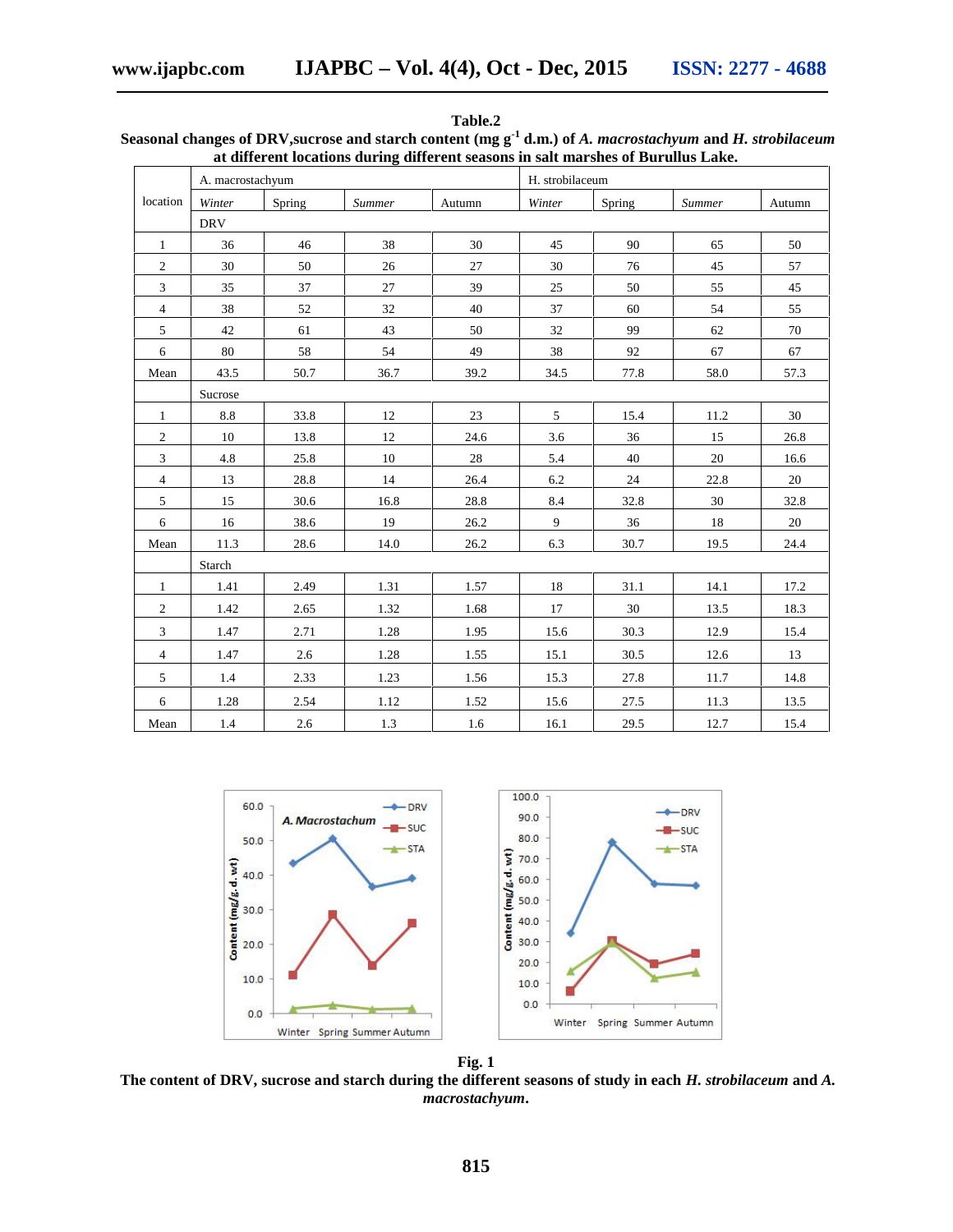|                         | A. macrostachyum |               |               |        | H. strobilaceum |               |               |            |  |
|-------------------------|------------------|---------------|---------------|--------|-----------------|---------------|---------------|------------|--|
| location                | Winter           | <b>Spring</b> | <b>Summer</b> | Autumn | Winter          | <b>Spring</b> | <b>Summer</b> | Autumn     |  |
|                         | Proline          |               |               |        |                 |               |               |            |  |
| $\mathbf{1}$            | 2.7              | 1.1           | 0.6           | 0.9    | 2.4             | 0.84          | 0.31          | 1.4        |  |
| $\mathbf{2}$            | 2.4              | 0.9           | 0.3           | 1.6    | 2.3             | 0.94          | 0.13          | 2.4        |  |
| 3                       | 2.3              | 1.6           | 0.1           | 1.9    | 3.5             | 0.35          | 0.24          | 2.2        |  |
| $\overline{\mathbf{4}}$ | 3.8              | 0.9           | 0.2           | 1.2    | 3.3             | 0.58          | 0.25          | 1.9        |  |
| 5                       | 4.6              | 1.8           | 1.6           | 1.9    | 5.5             | 2.6           | 0.45          | 2.6        |  |
| 6                       | 7.1              | 1.3           | 0.5           | 2.3    | 6.0             | 1.19          | 0.44          | $\sqrt{2}$ |  |
| Mean                    | 3.8              | 1.3           | 0.6           | 1.6    | 3.8             | 1.1           | 0.3           | 2.1        |  |
|                         | Amino acids      |               |               |        |                 |               |               |            |  |
| 1                       | 78               | 92            | 51            | 66     | 105             | 118           | 50            | 81         |  |
| $\mathbf{2}$            | 92               | 108           | 21            | 52     | 113             | 125           | 66            | 98         |  |
| 3                       | 80               | 89            | 41            | 70     | 94              | 106           | 60            | 94         |  |
| 4                       | 105              | 117           | 32            | 77     | 119             | 119           | 76            | 100        |  |
| 5                       | 115              | 146           | 91            | 97     | 148             | 174           | 81            | 102        |  |
| 6                       | 119              | 138           | 71            | 106    | 160             | 165           | 78            | 95         |  |
| Mean                    | 98.2             | 115.0         | 51.2          | 78.0   | 123.2           | 134.5         | 68.5          | 95.0       |  |
|                         | Protein          |               |               |        |                 |               |               |            |  |
| $\mathbf{1}$            | 6                | 1.45          | 5.5           | 4.4    | 1.8             | 3.51          | 2.93          | 3.2        |  |
| $\boldsymbol{2}$        | 4.9              | 3.04          | 2             | 4.1    | 1.19            | 2.57          | 2.32          | 3.5        |  |
| 3                       | 7.2              | 3.44          | 2.6           | 4.7    | 2.3             | 1.7           | 2.6           | 3.1        |  |
| 4                       | 5.6              | 3.65          | 3.8           | 6      | 2.5             | 3.18          | 2.9           | 3.4        |  |
| 5                       | 4.7              | 6.51          | 4.8           | 5.9    | 2.4             | 5.32          | 4.2           | 3.8        |  |
| 6                       | 5.6              | 5.23          | 4.7           | 5      | 2.6             | 6.22          | 3.3           | 4.2        |  |
| Mean                    | 5.7              | 3.9           | 3.9           | 5.0    | 2.1             | 3.8           | 3.0           | 3.5        |  |

**Table 3 Seasonal changes of proline, amino acids and protein content (mg g-1 d.m.) of** *A. macrostachyum* **and** *H. strobilaceum* **at different locations in salt marshes of Burullus lake.**

**Table.4**

**Seasonal changes of alkaloids and phenolic content (µg g-1 d.m.) of** *A. macrostachyum* **and** *H. strobilaceum* **at different locations in salt marshes of Burullus Lake.**

|                | A. macrostachyum |        |               | H. strobilaceum |        |        |               |        |
|----------------|------------------|--------|---------------|-----------------|--------|--------|---------------|--------|
| location       | Winter           | Spring | <b>Summer</b> | Autumn          | Winter | Spring | <b>Summer</b> | Autumn |
|                | <b>Alkaloids</b> |        |               |                 |        |        |               |        |
|                | 17.3             | 17     | 66            | 40              | 14.3   | 12.3   | 51.7          | 36.7   |
| $\overline{2}$ | 13.3             | 13.7   | 47.7          | 44.3            | 10.7   | 13     | 57.3          | 33.3   |
| 3              | 14.7             | 12.7   | 49.2          | 41.7            | 8.8    | 11.3   | 44            | 43.3   |
| 4              | 15.3             | 14.7   | 51.7          | 51.7            | 11.7   | 14.7   | 53.3          | 41.7   |
| 5              | 11.7             | 17     | 75            | 75.3            | 8.3    | 16     | 83.3          | 68.3   |
| 6              | 13.3             | 18.7   | 93            | 81.7            | 6.8    | 18.3   | 99.4          | 64     |
| Mean           | 14.3             | 15.6   | 63.8          | 55.8            | 10.1   | 14.3   | 64.8          | 47.9   |
|                | <b>Phenolics</b> |        |               |                 |        |        |               |        |
|                | 13.5             | 5.3    | 24.9          | 22.4            | 11.4   | 8.5    | 18.5          | 27     |
| $\overline{2}$ | 20.1             | 7.6    | 20.4          | 18              | 10.4   | 6.7    | 29.8          | 28.6   |
| 3              | 20.2             | 8.6    | 30.1          | 27              | 10.7   | 6.4    | 30.5          | 23.6   |
| 4              | 19               | 7.7    | 33.9          | 24.6            | 11.6   | $\tau$ | 31.8          | 24.4   |
| 5              | 13               | 5.5    | 37.8          | 30.6            | 13     | 9.6    | 36.5          | 40     |
| 6              | 10.4             | 3.7    | 31.9          | 34.3            | 14     | 13.1   | 42            | 37.1   |
| Mean           | 16.0             | 6.4    | 29.8          | 26.2            | 11.9   | 8.6    | 31.5          | 30.1   |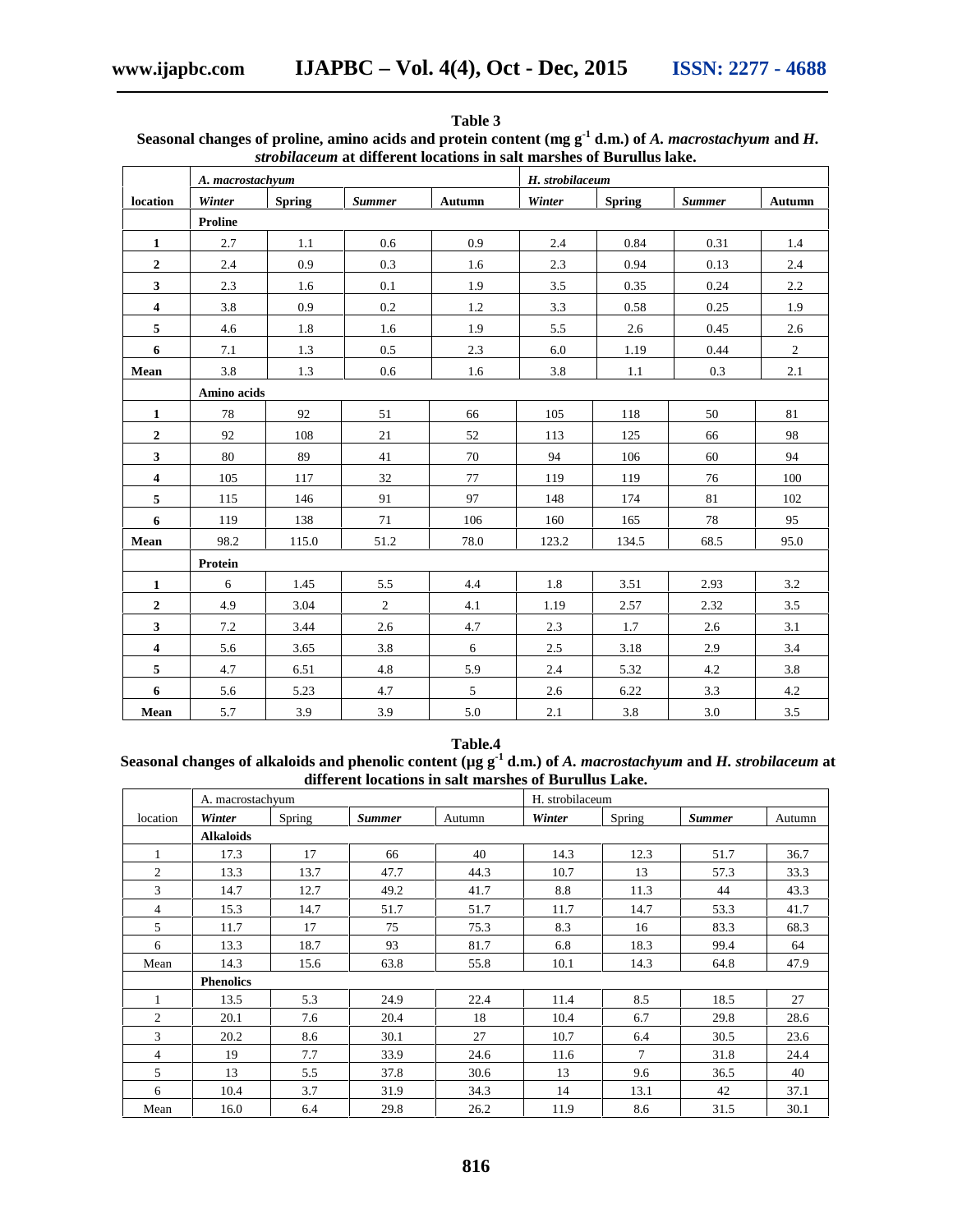$T = T$ 

| тане. э                                                                                              |  |
|------------------------------------------------------------------------------------------------------|--|
| Changes of polyamines content (ppm) of A. macrostachyum and H. strobilaceum in four locations during |  |
| summer season only.                                                                                  |  |

|      | Polyamines (ppm)  |                   |                 |                   |                   |                 |  |  |  |  |
|------|-------------------|-------------------|-----------------|-------------------|-------------------|-----------------|--|--|--|--|
|      |                   | A. macrostachyum  |                 | H. strobilaceum   |                   |                 |  |  |  |  |
|      | <b>Putrescine</b> | <b>Spermidine</b> | <b>Spermine</b> | <b>Putrescine</b> | <b>Spermidine</b> | <b>Spermine</b> |  |  |  |  |
|      | 7.9               | 11                | 4.24            | 6.1               | 0.2               | 2.1             |  |  |  |  |
| 3    | 4.1               | 4.5               | 3.1             | 10.5              | 0.6               | 3.3             |  |  |  |  |
| 5    | 1.2               | 1.2               | 0.9             | 14.9              | 0.8               | 4.4             |  |  |  |  |
| 6    | 2.7               | 1.43              | 3.01            | 12.8              |                   | 5.8             |  |  |  |  |
| Mean | 3.98              | 4.53              | 2.81            | 11.08             | 0.65              | 3.90            |  |  |  |  |

On the other hand, putrescine in *H. strobilaceum* shoot recorded high amount in comparison with spermidine and spermine, and this may be due to the retro conversion from spermine and spermidine to spermidine and putrescine, respectively by plant polyamine  $\frac{1}{2}$  contains  $\frac{1}{2}$ . In general the amount of polyamines of *H. strobilaceum* increased with salinity and recorded high levels at locations 5 and 6. These results were compatible with many researchers 80,81,82 .

#### **6. CONCLUSION**

Our conclusion included that these halophyte plants requires more studies for the medicinal properties due to its high production of secondary metabolites (alkaloids and phenolic compounds).

Use of both halophyte species for heavy metal remediation is of particular interest since these plants are naturally present in soil characterized by excess of toxic ions, mainly sodium and chloride.

#### **7. REFERENCES**

- 1. Shaltout KH, Khalil MT. Lake Burullus (Burullus protected area). Publication of national Biodiversity unit. No. 13, EEAA, Cairo 2005.
- 2. Castroviejo S. *Flora Ibérica*. *Plantas* v*asculares de la Península Ibérica Islas Baleares*. *Vol*. *II*. Madrid: Real Jardín Botánico, CSIC, 1990; 524-534.
- 3. Single RS, Glenn EP, Squires V. Growth performance of lambs fed mixed diets containing halophyte ingredients, Anim. Feed Sci. Technol., 1996; 63(1-4):137-148.
- 4. Flowers TJ, Colmer TD. Salinity tolerance in halophytes. New Phytol., 2008; 179:945- 963.
- 5. Flowers TJ, Hajibagher MA, Clipson NJM. Halophytes. Qur. Rev. Biol., 1986; 61: 313- 337.
- 6. Serrano R, Gaxiola R. Microbial models and salt stress tolerance in plants. Critical Reviews in Plant Sci., 1994; 13(2):121-138.
- 7. Mosallam HA, Abd EI-Maksoud KA. Ecological studies of some desert plant growing in different saline microhabitats in salhyia area, Desert Inst. Bull., Egypt., 1996; 46:9-28.
- 8. Crowe JH, Hoekstra FA, Crowe CM. Anhydrobiosis. Annu. Rev. Plant Physiol., 1992 54:579–599.
- 9. Elhaak MA. Effect of nitrogen deficiency and proline initiator on response of the coastal dune species *Euphorbia paralias* to salinity. JKAU: Met. Env. Arid Land Agric. Sci., 1999; 10:31-44
- 10. Mansour MMF. Nitrogen containing compounds and adaptation of plants to salinity stress. Biol. Plant, 2000; 43(4):491- 500.
- 11. Ashraf M, Foolad MR "Roles of glycine betaine and proline in improving plant abiotic stress resistance". Env. and Exp. Botany, 2007; 59(2):206-216.
- 12. Jaleel CA, Manivannan P, Sankar B, Kishorekumar A, Sankari S, Panneerselvam R. Paclobutrazol enhances photosynthesis and ajmalicine production in Catharanthus roseus, Process Biochem., 2007; 42(11):1566-1570.
- 13. Ksouri R, Megdiche W, Koyro HW, Abdelly C. Responses of halophytes to environmental stresses with special emphasis to salinity. Adv. Bot. Res., 2010; 53:117-145.
- 14. Meot-Duros L, Le Floch G, Magné C. Radical scavenging, antioxidant and antimicrobial activities of halophitic species. J. of Ethnopharmacology, 2008; 116(2):258- 262.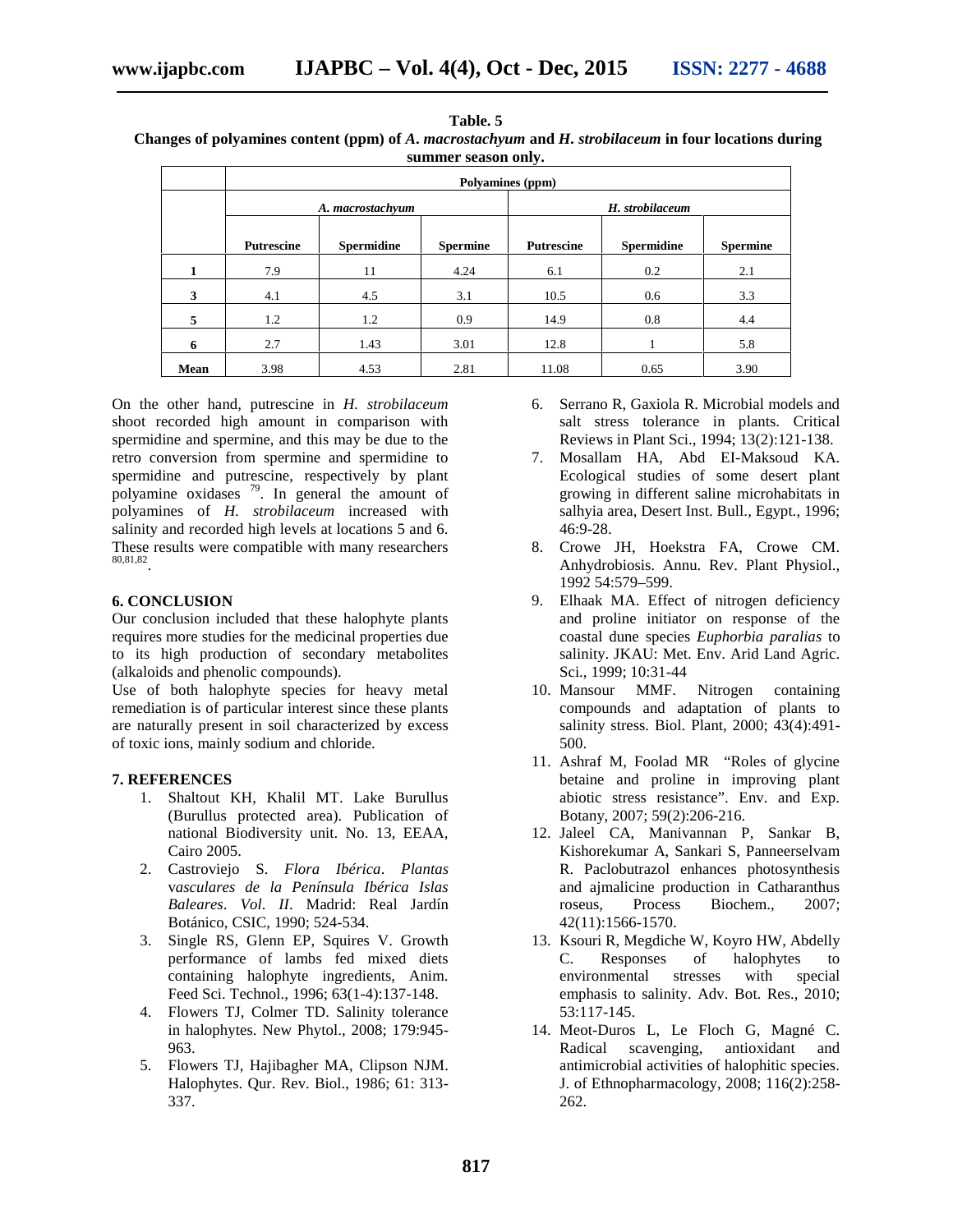- 15. Kartal N, Sokmen M, Tepe B, Daferera D, Polissiou M, Sokmen A. Investigation of the antioxidant properties of Ferula orientalis L. with suitable extraction procedure. Food Chemistry, 2007; 100(2):584-589.
- 16. Gossett DR, Millhollon EP, Lucas MC. Antioxidant responses to NaCl stress in salttolerant and salt-sensitive cultivars of cotton, Crop Sci., 1994; 34:706–714.
- 17. Navarro JM, Flores P. Changes in the contents of antioxidant compounds in pepper fruits at ripening stages, as affected by salinity. In: Food Chemistry, 2006; 96(1): 66–73.
- 18. Flowers TJ, Troke PF, Yeo AR. The mechanism of salt tolerance in halophytes. Annul. Rev. Plant Physiol., 1977; 28:89- 121.
- 19. Dhingra HR, Varghese TM. Effect of growth regulators on the *in vitro* germination and tube growth of maize (*Zea mays* L.) pollen from plants raised under sodium chloride salinity. New Phytol., 1985; 100:563-569.
- 20. Elhaak MA, Wegmann K. Ecophysiological studies on *Euphorbia paralias* under soil salinity and sea water spray treatments. J. Arid Environ., 1997; 35(3): 459-471.
- 21. Flowers TJ, Troke PF, Yeo AR. The mechanism of salt tolerance in halophytes. Annul. Rev. Plant Physiol., 1977; 89-121.
- 22. Hellebust J A. Osmoregulation. Annu. Rev. Plant Physiol., 1976; 27: 485-505.
- 23. Orlova YV, Myasoedov NA, Kirichenko EB, Balnokin YV. Contributions of Inorganic Ions, Soluble Carbohydrates, and Multiatomic Alcohols to Water Homeostasis in *Artemisia lerchiana* and *A. pauciflora.* ISSN 1021-4437, Russian J. of Plant Physiol., 2009; 56(2): 200–210.
- 24. Siddhuraju P. Antioxidant activity of polyphenolic compounds extracted from defatted raw and dry heated *Tamarindus indica* seed coat. Lebensmittel-Wissenschaft und-Technologie, 2007; 40(6): 982–990.
- 25. Paschalidis KA, Moschou PN, Aziz A, Toumi I, Roubelakis-Angelakis KA. Polyamines in grapevine: an update, second ed., Grapevine Molecular Physiology & Biotech., Springer Sci., 2009; 2007–2028.
- 26. Shevyakova NI, Shorina MV, Rakitin VY, Kuznetsov VlV. Stress-Dependent Accumulation of Spermidine and Spermine in the Halophyte *Mesembryanthemum crystallinum* under Salinity Conditions.

ISSN 1021-4437, Russian J. of Plant Physiol., 2006;53(6): 739–745.

- 27. Jackson ML. Soil chemical analysis constable and co. Ltd. London., 1962; P. 496.
- 28. Nelson N. A photometric adaptation of somagi method for the determination of glucose. J. Bio1. Chem., 1944; 153:275.
- 29. Naguib M1. Colorimetric estimation of plant polysaccharides. Zucker, 1963; 16:15-118.
- 30. Misra PS, Mertz ET, Glover DV. Studies on corn proteins. VIII. Free amino acid content of *opaque-*2 double mutants. cereal chem., 1975; 52:844.
- 31. Bates LS, Waldren RP, Teare ID. Rapid determination of free proline for water stress studies. Plant and soil, 1973; 39:205-207.
- 32. Bradford MM. A rapid and sensitive method for quantitation of microgram quantities of protein utilizing the principle of protein-dye binding. Anal-Biochem, 1976; 72:248-254.
- 33. Harbone JB. Phytochemical methods, a guide to modern techniques of plant analysis. Chapman and Hall. London, 1973; 185-186.
- 34. Jindal KK, Singh RN. Phenolic content in male and female Carica papaya: A possible physiological marker for sex identification of vegetable seedlings. Physiol. Plant., 1975; 33:104-107.
- 35. Maijala RL, Eerola SH. Contaminant lactic acid bacteria of dry sausages produce histamine and tyramine. Meat Sci., 1993; 35:387-395.
- 36. Bishop ON. "Statistics in Biology". Longman, Penguin, London, 1983; 56-63.
- 37. Gupta RK, Abrol IP. Salinity build-up and changes in the rice-wheat system of the Indo-Gangetic Plains. Exp. Agri., 2000; 36:273-284.
- 38. Herczeg AL, Dogramaci SS, Leany FWJ. Origin of dissolved salts in a large, semi-arid groundwater system: Murray Basin, Australia. Marine and Freshwater Research, 2001; 52:41–52.
- 39. Cai X, McKinney DC, Rosegrant MW. Sustainability analysis for irrigation water management in the Aral Sea region. Agricultural Systems, 2003; 76:1043–1066.
- 40. Sarraf M. Assessing the Costs of Environmental Degradation in the Middle East and North Africa Countries. Environmental Strategy Notes (No. 9), Environment Department, World Bank: Washington, DC, 2004.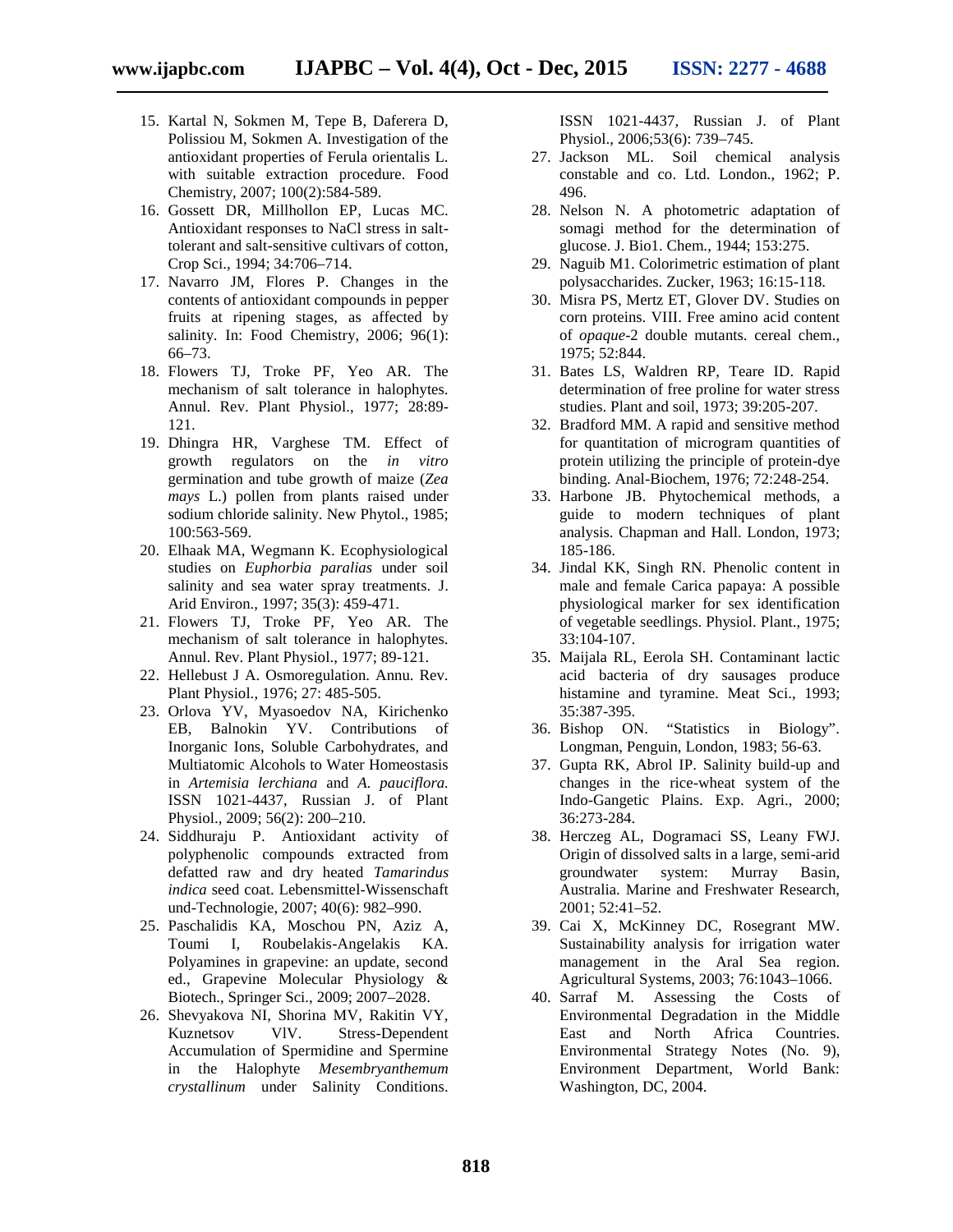- 41. Redondo-Gómez S, Mateos-Naranjo E, Figueroa ME, Davy AJ. Salt stimulation of growth and photosynthesis in an extreme halophyte, *Arthrocnemum macrostachyum*. Plant Biology, 2009;1435-8603.
- 42. Hamada EAM. Contribution on the physiology of adjustment of halophytes to saline environments. Ph. D. Thesis, Tanta. Univ., Egypt 1984.
- 43. El-Shourbagy MN, Ahmed AM, Osman ME, Hamada EM. Adjustment of different halophytes to Mediterranean salt marshes of north Egypt. Phyton (Austria), 1984; 24:101-112.
- 44. Eid MA, Eisa SS. The use of some halophytic plants to reduce Zn, Cu and Ni in soil. ISSN 1991-8178 Australian Journal of Basic and Applied Sciences, 2010; 4(7):1590-1596.
- 45. Omar MS, Yousif DP, Al-Jibouri AJM, Al- Rawi M S, Hameed MK. Effect of gamma rays and sodium chloride on growth and cellular constituents of sunflower (*Helianthus annus* L.) callus cultures. J. Isl. Acad. Sci., 1993; 6:(1) 69-72.
- 46. Herrmann KM, Weaver LM. The shikimate pathway. Annu. Rev. Plant Physiol. Plant Mol. Biol., 1999; 50:473-503.
- 47. Greenway H, Munns R. Mechanism of salt tolerance in non-halophytes. Ann.Rev. Plant Physiol., 1980; 31:149-190.
- 48. Gao Z, Sagi M, Lips SH. Carbohydrate metabolism in leaves and assimilate partitioning in fruits of tomato (*Lycopersicon esculentum* L.) as affected by salinity. Plant Science, 1998; 135(2):149– 159.
- 49. Hasegawa PM, Bressan RA, Zhu JK, Bohnert HJ. Plant cellular and molecular responses to high salinity. Annu. Rev. Plant Physiol. Plant Mol. Biol., 2000; 51:493-499.
- 50. Lambers H. Dry land salinity: A key environmental issue in southern Australia. Plant Soil, 2003; 257.
- 51. Solomon A, Beer Y, Waisel GP, Jones P, Paleg LG. Effect of NaCl in the carboxylating activity of Rubisco from *Tamarix jordanis* in the presence and the absence of proline-related compatible solutes. Physiol. Plant., 1994; 9: 198–204.
- 52. Shetty K. Role of proline-linked phosphate pathway in biosynthesis of plant phenolics for functional food and environmental applications: a review. Process Biochem., 2004; 39(7):789-803.
- 53. Kishor PBK, Sangam S, Amrutha RN, Sri Laxmi P, Naidu KR, Rao KRSS, Rao S, Reddy KJ, Theriappan P, Sreenivasulu N. Regulation of proline biosynthesis, degradation, uptake and transport in higher plants: its implications in plant growth and abiotic stress tolerance. Curr. Sci., 2005; 88(3):424-438.
- 54. Shevyakova NI, Bakulina EA, Kuznetsov VIV. Proline Antioxidant Role in the Common Ice plant Subjected to Salinity and Paraquat Treatment inducing Oxidative Stress. Russian J. Plant Physiol., 2009; 56(5):663-669.
- 55. Perry PL, Shetty K. A model for improvement of proline during Pseudomonas-mediated stimulation of rosmarinic acid levels in oregano shoot clones. Food Biotechnol., 1999; 13:137-54.
- 56. Youssef AM. Salt Tolerance Mechanisms in Some Halophytes from Saudi Arabia and Egypt. Research J. Agri. Biol. Sci., 2009; 5(3):191-206.
- 57. De Luca V. Enzymology of indole alkaloid biosynthesis. In: Lea PJ (ed) Methods in plant biochemistry. Enzymes of secondary metabolism. Academic, London, 1993; 345– 368.
- 58. Alex R, Angell LM, Rocky N, Nicholas AP. Indirect and direct effects of salinity on the quantity and quality of total amino acids in *Ulva ohnoi* (Chlorophyta) Journal of Phycology, 2015; 51(3):536–545,
- 59. Good AC, Zaplachinski ST. The effects of drought stress on free amino acid accumulation and protein synthesis in *Brassica napus*. Physiol. Plant, 1994; 90:9- 14.
- 60. Yong Y, Xueyong L, Yuanli J, Zuoxiang X, Qingguo X, Na Z, Bichao S. Root Growth, Free Amino Acids, and Carbohydrates of Tall Fescue in Response to Soil Salinity HortScience, 2015; 50(4):609- 614
- 61. Ramanjulu S, Sudhakar C. Drought tolerance is partly related to amino acid accumulation and ammonia assimilation: a comparative study in two mulberry genotypes differing in drought sensitivity. J. Plant Physiol., 1997; 150(3):345-350.
- 62. Uprety DC, Sarin MN. Physiological studies on salt tolerance in *Pisum sativum* (L):II. Mechanism of salt action during germination. Acta. Agron. Sci. Hung., 1975; 24:188-191.